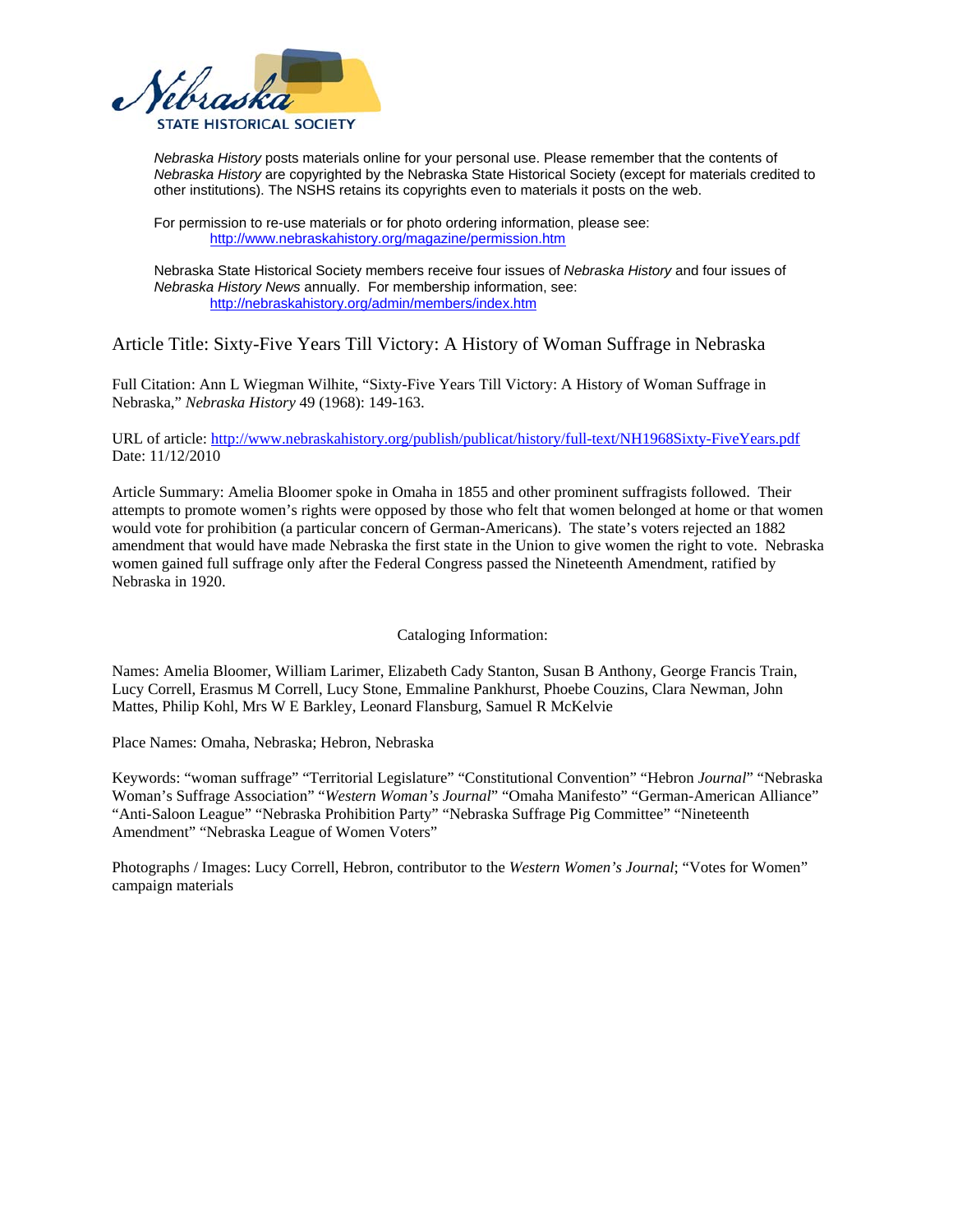# SIXTY·FIVE YEARS TILL VICTORY

## A History of Woman Suffrage in Nebraska

# By ANN L. WIEGMAN WILHITE

M EN. Everywhere. Sitting on benches, standing between the seated, leaning against the walls. Hardly able to make her way through the crowd, the small, auburn-haired young lady took her place on the speaker's platform. She spoke simply, yet eloquently. After an hour and a half of attentive silence, the audience broke into great applause.

Who was this courageous, eloquent woman with the prim bonnet, simple black dress and matching pantalet? Only six months before-on July 4, l855-she had stood in front of the Douglas House and addressed curious Omahans. Impressed, some of those listeners-anxious to promote Nebraska's image as a progressive state-had invited her to give a similar speech here, before the Territorial Legislature.

Thus, less than eight years after the first woman's rights convention, the Nebraska Legislature heard their first speech on woman's rights. What did the women want? Emphatically, Amelia Bloomer replied:

*Mrs. Wilhite is a 1967 graduate of Midland Lutheran College in Fremont, Nebraska. Herarticlewaswritten while she wasa student at Midland.* 

f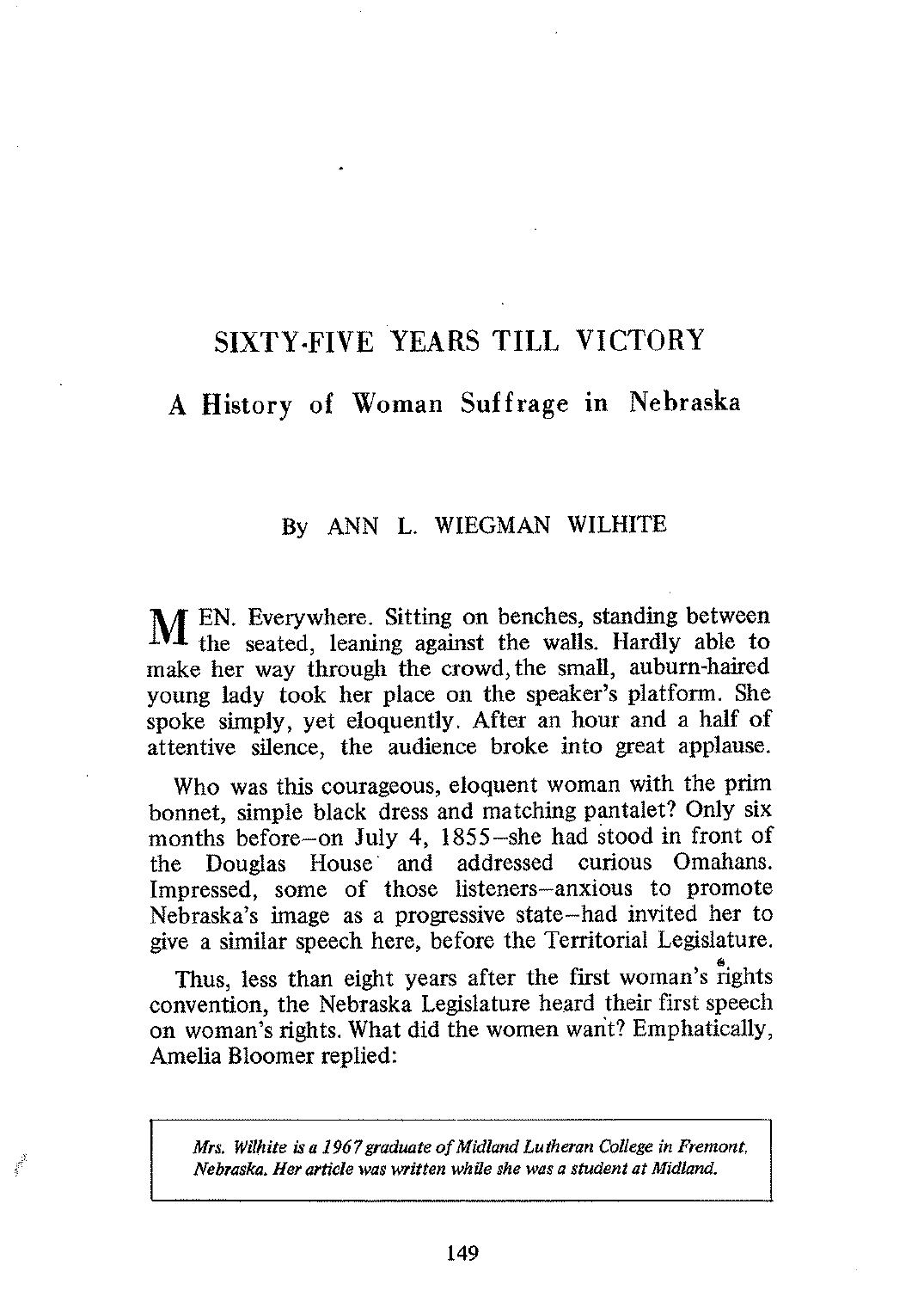We claim all the rights guaranteed by the Constitution of the United States to the citizens of the Republic. We claim to be one-half the people of the United States, and we deny the right of the other half to disfranchise us. 1

According to the *Council Bluffs Chronotype,* Mrs. Bloomer's arguments "had met with much favor."

We may doubt the policy for women to vote; but who can draw the line and say that naturally she has not a right to do so? Mrs. Bloomer, though a little body, is among the great women of the United States; and her keen intellectual eye seems to flash fire from a fountain that will consume the stubble of old theories until woman is placed in her true position in the enjoyment of equal rights and privileges. Her only danger is in asking too much.<sup>2</sup>

The House did not think Mrs. Bloomer was asking too much: they responded to her arguments by passing a suffrage bill (fourteen to eleven) on January 25, 1856. The Council (upper house), however, was bickering over county boundaries. The session, limited to forty days, adjourned *sine die* before they could take a vote.

"I was assured by Gov. Richardson and others," wrote Mrs. Bloomer in her journal, "that the bill would undoubtedly have passed had a little more time been allowed them."> Had it passed, Nebraskans would have been the first in America-and in the world-to enfranchise women. 4 The forward-looking legislators who favored equal rights went unrewarded, with the exception of their eloquent leader, General William Larimer. The suffrage opponents gave Larimer a petticoat "over which there came near being a general melee." 5 •

قفيتي

<sup>1.</sup> Dexter Bloomer. *Life and Writings of Amelia Bloomer* (Boston: Arena

Publishing Company, 1895), p. 159. 2. Quoted in Amelia Bloomer, "First Female Suffragist Movement in Nebraska," *Transactions and Reports of the Nebraska State Historical Society*  (Lincoln, 1885), I, 59.

<sup>3.</sup> Dexter Bloomer, *Life and Writings .* . .p. 214.

<sup>4.</sup> Wyoming Territory granted full suffrage to women in 1869. Abroad, the first area to do so was the Isle of Man in 1881.

<sup>5.</sup> Amelia Bloomer, "First Female Suffragist .. ," p. 60. Andreas *(History of the State of Nebraska,* pp. 183-184) records the matter differently: "some of the members of the opposition proposed to present General Larimer with a petticoat as a badge of his devotion to the sex. After the lapse of a quarter of a century, it is safe to remark that such an emblem, had it really been imposed on the General at that time would now be regarded as an historic garment, worthy of preservation among the valued relics of the State." Did he or did he not receive a petticoat?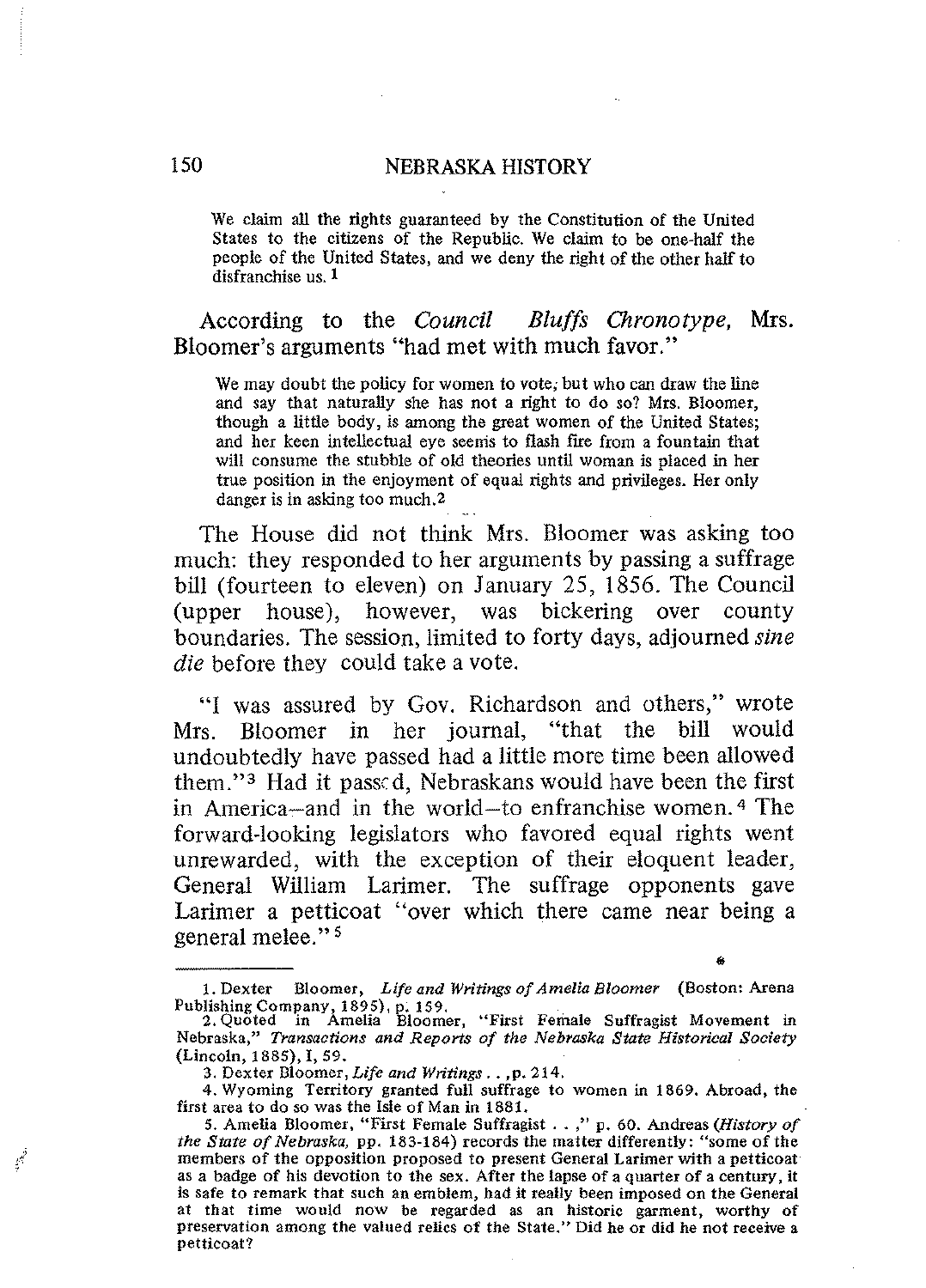Thus, Nebraska Territory maintained the male securely on his throne. Statehood promised no immediate change, for the 1866 constitution explicitly limited both electoral eligibility (Article II, Section 2) and constitutional incumbency (Article III, Section 4) to men.

Proponents of the woman's rights movement, however, did not consider the printed word infallible, especially when it denied women the franchise. With the assistance of Mrs. Elizabeth Cady Stanton, Miss Susan B. Anthony and George Francis Train, they inaugurated their suffrage campaign in Omaha on November IS, 1867. The same year the Legislature passed the following statute, which became effective in 1869:

*Every inhabitant* at the age of 21 years, residing in the district, and liable to pay a school-district tax therein, shall be entitled to vote at any district meeting. (Italics added.)

Women now had school suffrage, a step forward that Nebraska was the second state to make. But she could not stay ahead. In 1875 the Legislature changed the wording of the law to "every male citizen and unmarried woman;" it would take another six years to again include married women.<sup>6</sup>

In 1871 came the Constitutional Convention, where woman suffrage was repeatedly discussed. At first the suffragists' wishes were treated with a mock solemnity. Mr. B. I. Hinman, for instance, presented the following resolution on June 24:

WHEREAS; it is charged by woman (suffragists) that drunkenness, debauchery, fraud, and all grades of vice and villany  $[sic]$ , are the rule of the day owing to the corruption of the male  $sex...$ 

RESOLVED. That the elective franchise shall be conferred on females alone.

.2nd. That the word "male" shall be stricken from the Constitution wherever the same occurs, and the word "female" substituted therefor ... [the rest of the resolution proposed that all the traditional male occupations and duties be given to women].<sup>7</sup>

<sup>6.</sup> The March 1, 1881, school suffrage law has been effective to date. Electors must reside **in** the district and own taxable property therein or have children of school age.

*<sup>7.</sup> Official Report of the Debates and Proceedings in the Nebraska Constitutional Convention, Publications of the Nebraska State Historical Society*  (York: 1871), XI, 121.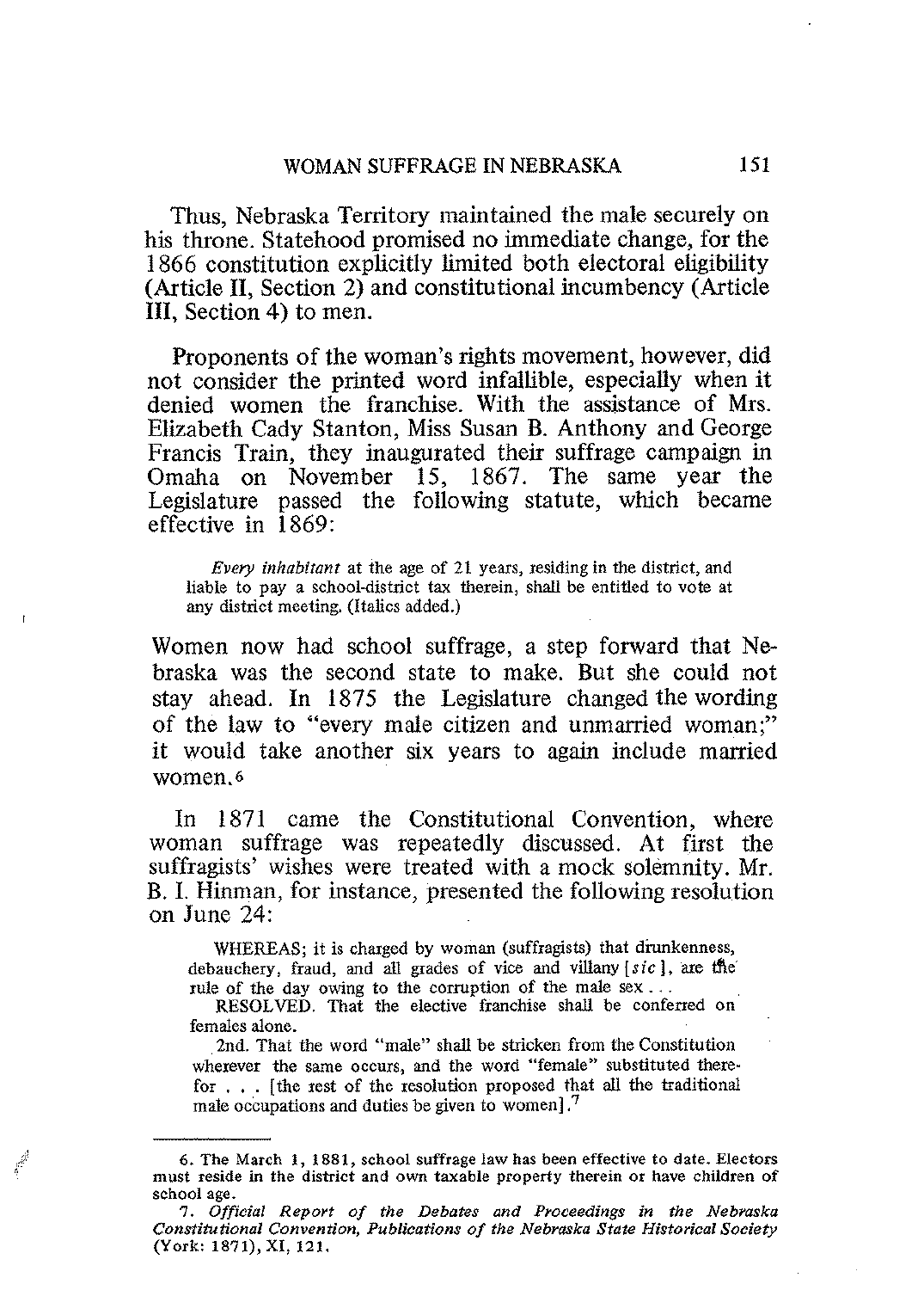By August, however, much serious attention was given to the question. Mr. E. Estabrook was the first to speak at length in favor of enfranchising women, quoting from Madison, Paine, Jefferson, Blackstone and others for support. How could one say that politics would desex women? What of Oueen Victoria? "Why, sir, Queen Victoria is not only at the head of the government, but if there is a mother that comes up to the full standard of perfect motherhood, if there is one it is Queen Victoria herself."<sup>8</sup> In response to the clause that would give the vote to all males except infants, the insane or criminals, he asked: what of woman's exclusion?

. **. is she imbecile, is she a lunatic, is she idiotic, is her intellect immature? No, but she** js-a woman; **and not a man.... I have been told, Mr. President, that it was not the intention at the time of the creation of this earth that woman should belong to the governing power. I want to know, Mr. President, how you found that** out? 9

The opposition responded with eloquent, prosaic orations eulogizing all that is noblest and purest of womanhood. To expose the delicate, sensitive, refined woman to the vices of . politics would be unthinkable. One argument claimed that giving woman the vote would destroy the divinely ordained institution of marriage, sowing seeds of dissention between husband and wife. 'A house divided against itself can not stand." This elevated discourse concluded:

**Finally, Mr. Presiden** t, **I really think that if the ballotwasplacedin the hands of women, the old American eagle, that stands with one foot upon the Alleganies [sic] and the other upon the Rocky mountains, whetting his beak upon the ice-capped mountains of Alaska, and**  covering **half the southern gulf with his tail, will cease to scream and sink into the pits of blackness, of darkness concentrated, where the shrieks of lost spirits will forever echo and reecho through** cavern ous depths unknown and be no more forever.<sup>10</sup>

Though numerous resolutions were considered, the convention was unable to reach a solution; the issue was conveniently shifted onto the people via the separate submission device. But the people accepted neither the proposal (12,495 to 3,502) nor the constitution (8,627 to 7,986).

أثبي

*<sup>8.</sup> Ibid.,* **XIII, ?8.** *See* **particularly the arguments** pp. **64-82, 124-146, 199-231 and 266·302. 9.** *iua.,* **p. 130.** 

*ic.tua;* **p.2??**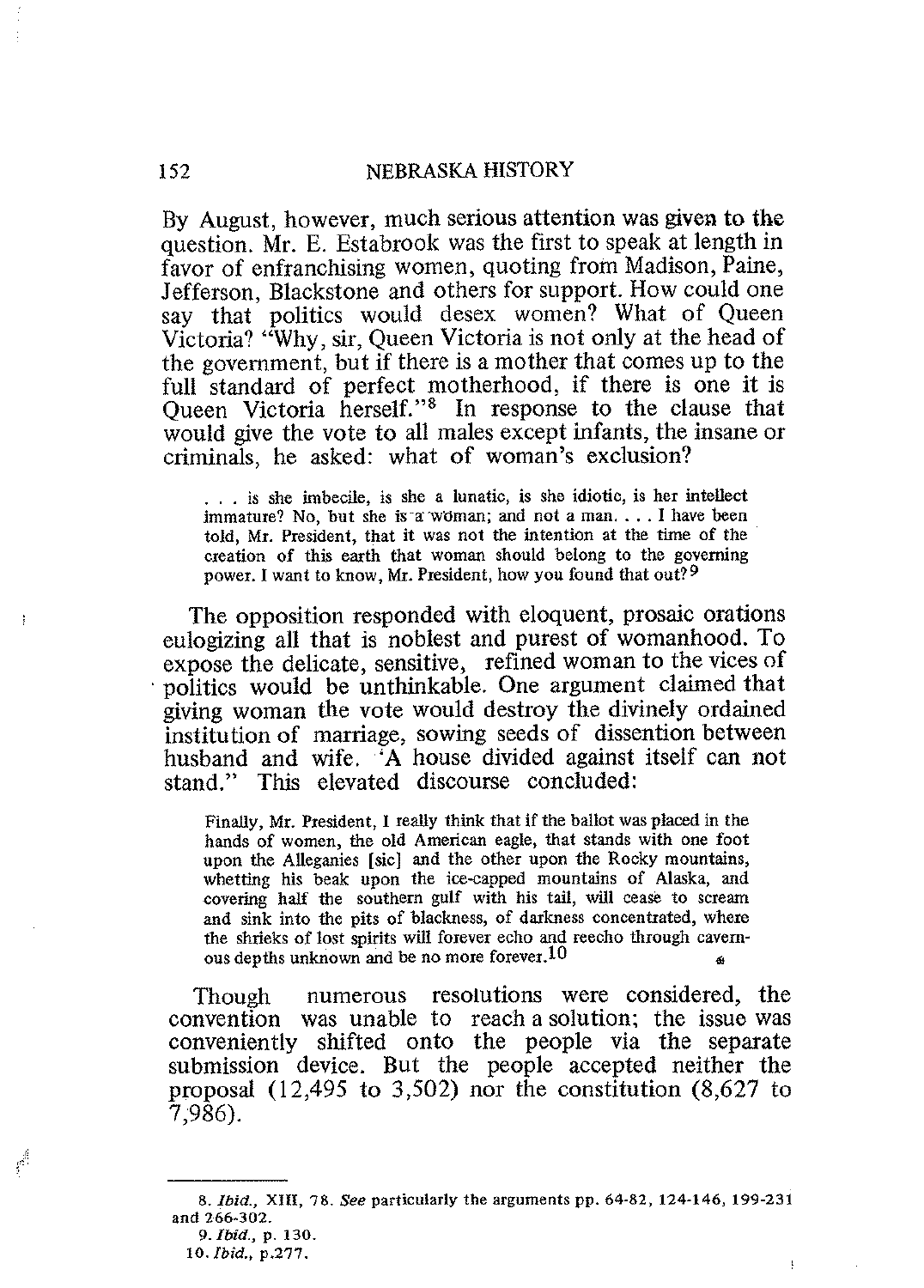#### WOMAN SUFFRAGE IN NEBRASKA 153

"The women of America, .. " wrote Walt Whitman in his *Democratic Vistas* of 1871, are "great ... as man, in **all**  departments; or rather, capable of being so, soon as they realize it, and can bring themselves to give up toys and fictions, and launch forth, as men do, amid real, independent, stormy life." The women of Nebraska (specifically of Hebron in Thayer County) seemed to accept this challenge after the 1871 defeat, and the next decade saw a spurt of suffrage activity.

Another constitution was drafted in 1875, based largely upon the 1871 constitution. The suffrage issue no doubt had received much attention again at the constituting convention, but records of the proceedings do not exist. Nevertheless, any franchise efforts were unsuccessful. The accepted  $efforts$  were unsuccessful. The constitution (30,332 to 5,474) of 1875 denied suffrage to the mentally ill, to criminals-and to women.

In 1876 The *Hebron Journal,* published by Erasmus M. Correll, became the first paper to discuss equal rights. Three years later, it devoted an entire column to the political interests of women with Mrs. Lucy Correll in charge. **In**  November of 1878, Susan B. Anthony won many converts in Hebron with her lecture, "Bread *vs.* the Ballot."

Another leading suffragist, Mrs. Elizabeth Cady Stanton, came to Hebron in April' of 1879 and organized the first Woman's Suffrage Association in, Nebraska. The Thayer Association grew from fifteen to seventy-five members and eventually included many leading business men. II Seeing the advantages of organization and unity, the suffragists formed a state association in January of 1881 with Harriet S. Brooks as the first president. A few months later the *Western Woman's Journal* was established to give the association a voice. Headed by Mr. Correll, this pioneer suffrage paper, "sparkling as the dewdrops,"<sup>12</sup> appeared monthly in active support of woman's equality.

What happened at a typical suffrage meeting? The agenda of a Gage County meeting consisted of reviewing the suffrage

**<sup>11.</sup> Lucy** Correll, **"Suffrage in Nebraska," Nebraska Society of the Daughters of the American Revolution,** *Collection of Nebraska Pioneer Reminiscences,*  (Cedar Rapids, Ia: The Torch Press, 1916), p. 277.

**<sup>12.</sup> Western Woman's Journal, I (May, 1881),27, quoting the comments of The** *Beatrice Express* **on the new journal.**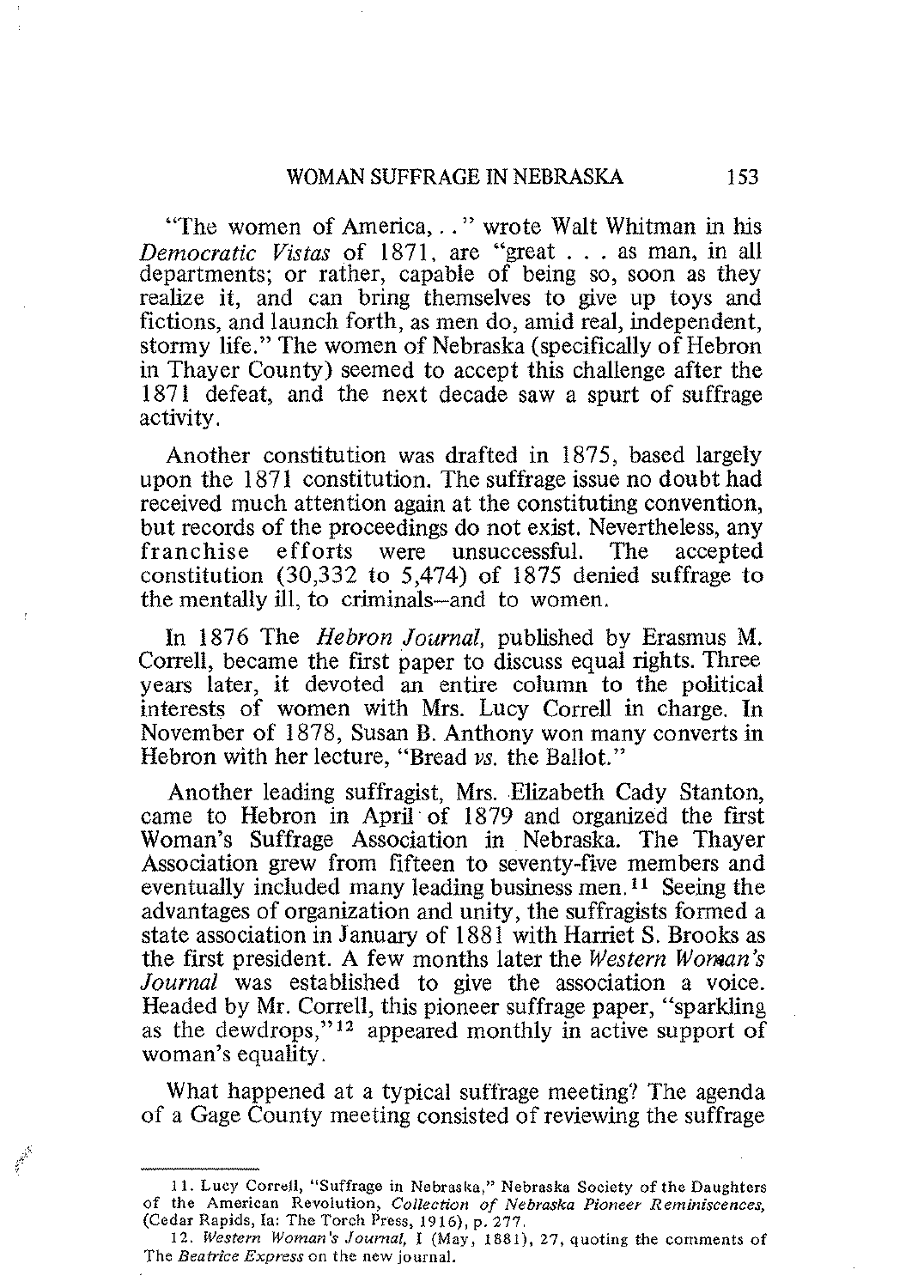movement in England, reading a sketch of "Mrs, Oliver's Church" and quoting from articles by Julia Ward Howe, It concluded with two musical selections: "Come Where the Lillies Bloom" and "The Land of the Swallows," 13

The enthusiasm of the suffrage associations soon stirred up support for another amendment. Submitted to the Legislature in 1881, it met the opposition of two principal groups: the "wets," who felt woman suffrage meant prohibition, and a large middle group who felt women belonged at home, Nevertheless, by a vote of fifty-one to twenty-two (eleven absent) in the House and twenty-two to eight in the Senate, a joint resolution was accepted to submit an amendment to the people, The ease with which it passed, however, was misleading; as A, E. Sheldon indicates in *Nebraska, the Land and the People* (1, 594), many legislators voted just to get rid of the suffrage question and to pass the buck to the voters,

The suffragists were encouraged by their proposal's acceptance and worked zealously behind the scenes: organizing associations, raising money, securing press outlets, distributing material and corresponding,

The Hen. Mr. Correll, who had supported the successful bill in the Legislature, was rewarded for his efforts by Mrs. Lucy Stone, In the fall of 1881, he received the presidency of the American Won.an's Suffrage Association, Nebraska's leadership was nationally recognized; the acceptance of the 1882 amendment assumed new importance,

Nebraska Land • (Air: "Annie Laurie")

*Oh, Nebraskaland, Nebraska, Our state so good and true, We'll give the equal franchise To men and women, too; To all the women, too, And their votes none can decry, And for women's rights and suffrage, We will lay us down and die,* 

13. *Ibid.*, p. 24.

 $\boldsymbol{f}^{\boldsymbol{\lambda}^k}$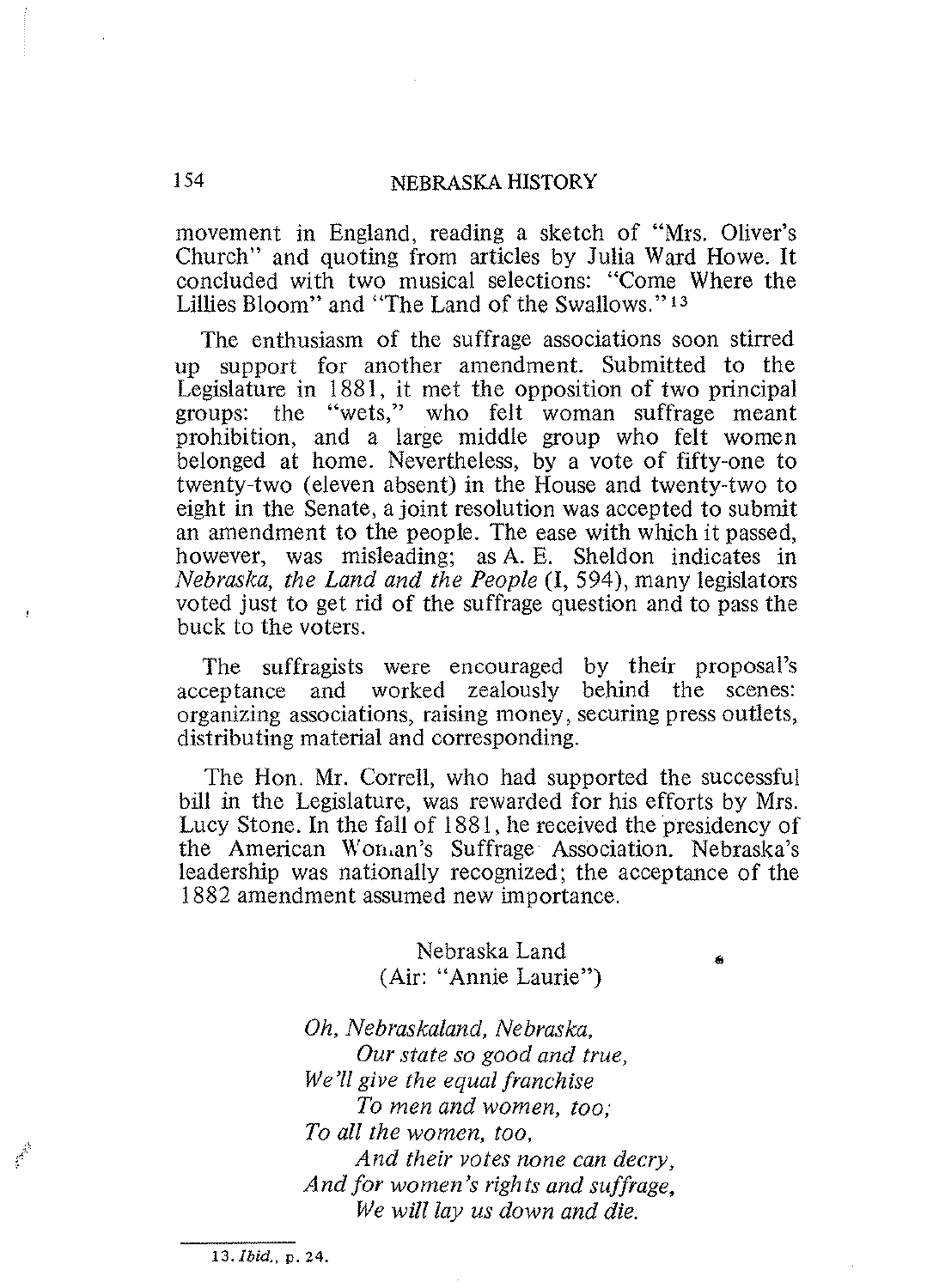

Mrs. Lucy Correll, Hebron, a contributor to her husband's paper the *Western woman* **'s:** *Journal*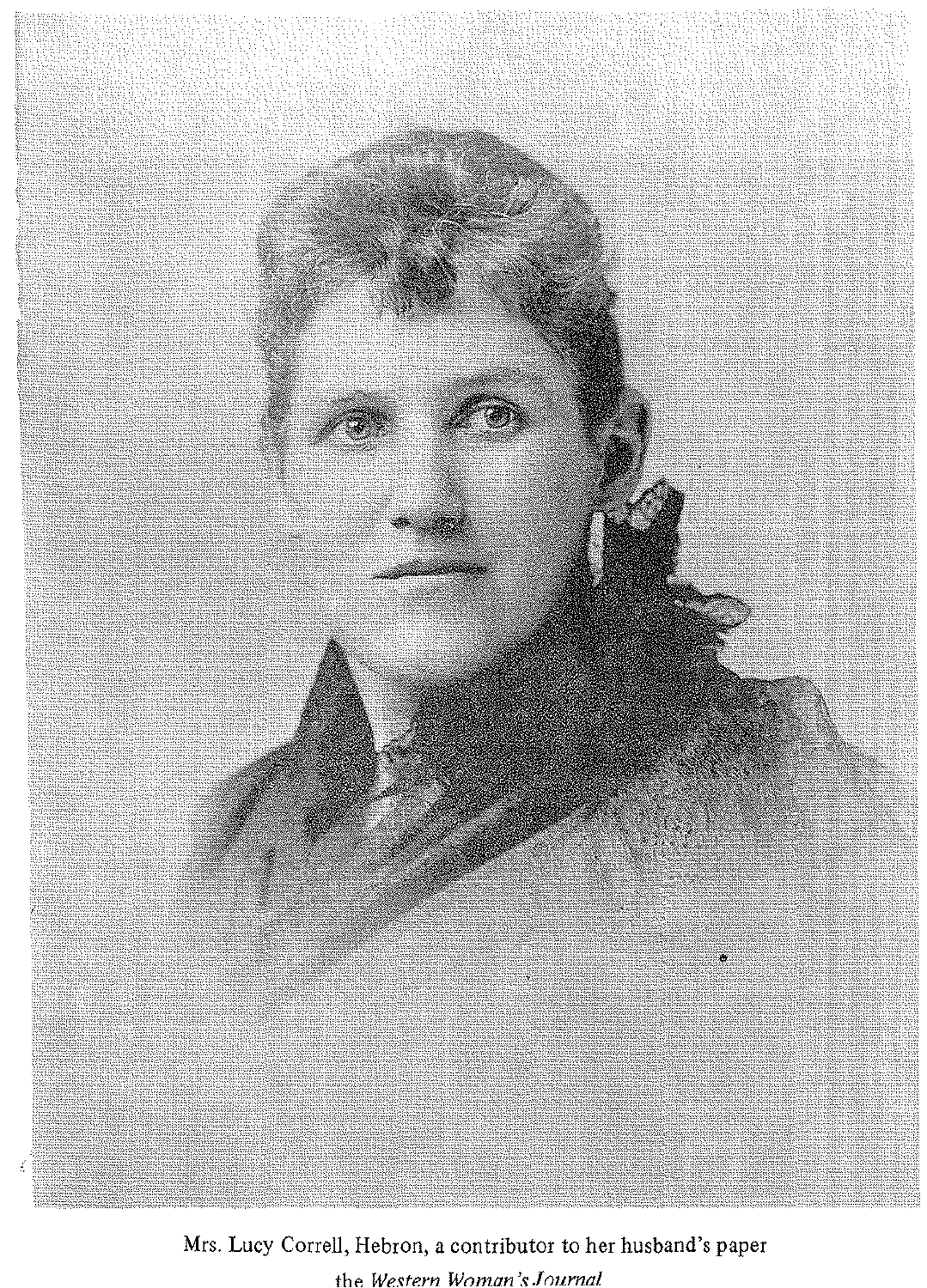

"Votes for Women," as represented in items from the Museum collection.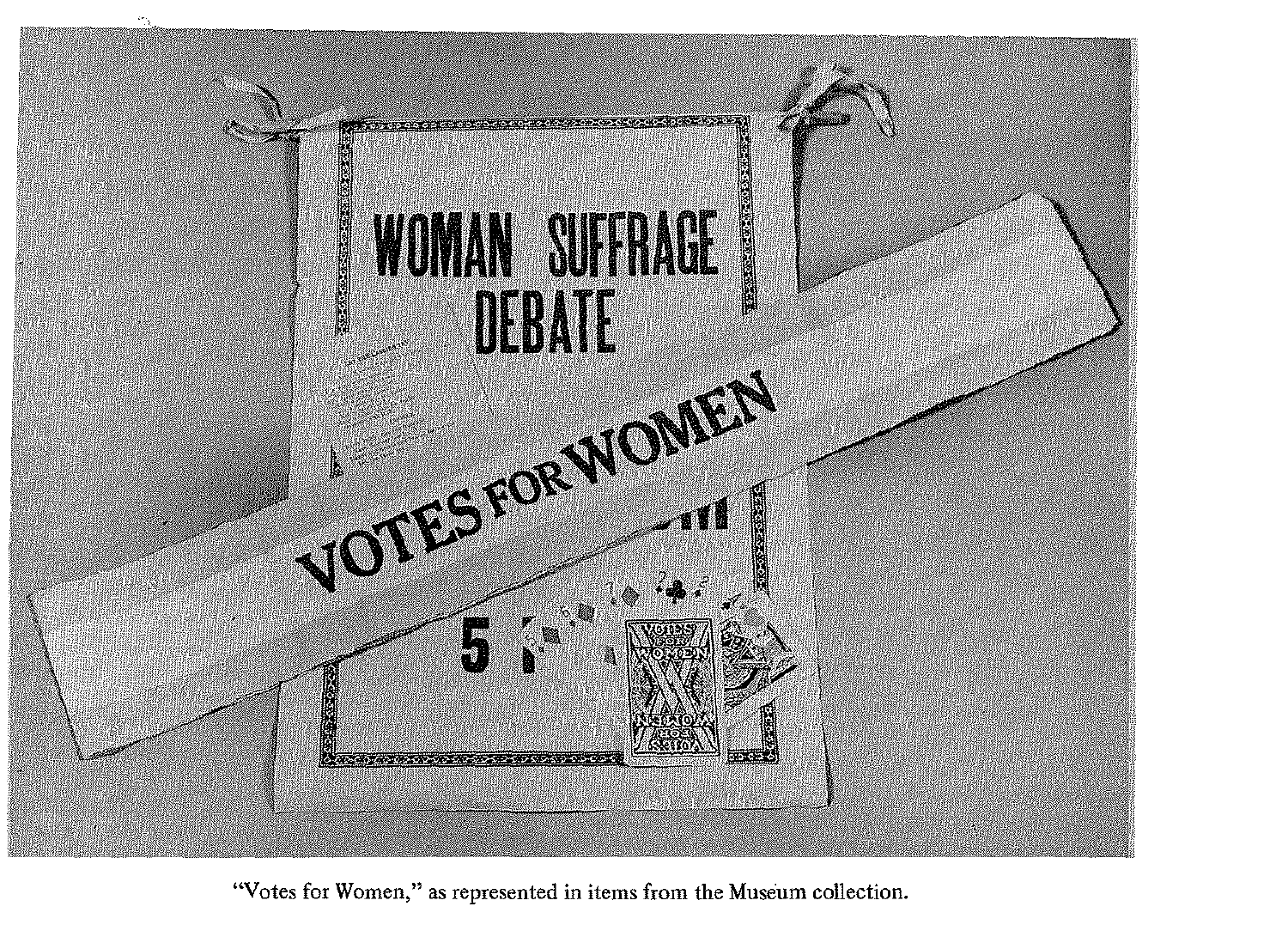*Oh, Nebraskaland, Nebraska Will not long the right refuse, But grant to every woman Her just and lawful dues: Her just and lawful dues, And their votes none can decry, And for women's rights and suffrage, We will lay us down and die.* 

The culmination of this feverish activity came with the election year, 1882. The autumn campaign opened with meetings in the Boyd Opera House in Omaha on September 26-28. The accounts of these meetings in the September 27 *Omaha Republican* (p.8) were encouraging:

**Considered as a series of political meetings the suffrage convention had more hearers than all the democratic meetings and conventions held in Omaha during the last 5 years. The audiences were truly representative, embracing the business, professional and working interests of our city, and composed very largely of voters and citizens influential in politics.** 

Nebraska women were aided not only by the press (the majority of newspapers declared for suffrage), but also by the most talented suffragists in the country. To one hundred Nebraska towns came Mrs. Stone (Blackwell) and her husband, Miss Anthony, Miss Phoebe Couzins, Mrs. Stanton and several others, including Mrs. Clara Newman, a German who spoke with the German people. "The woman suffragists are here in force and talent," wrote one reporter, "and they will succeed in giving truth a tongue. Woman suffrage will be a law in Nebraska."<sup>14</sup>

What were the basic arguments of the suffrage supporters? Summarized from the Woman Suffrage Platform of 1882,15 they were:

I) suffrage is women's birthright as citizens of the United States;

2) equal suffrage is inherent to democratic-republican philosophy and to the meaning of the Declaration of

 $\epsilon^i$ 

*<sup>14.</sup> Western* Woman's Journal, **11(September, 1882),280,** quoting The *Omaha Republican.* 

*<sup>15.</sup> Nebraska Party Platforms, 1858-1940,* **(Lincoln: University of Nebraska Press, 1940),** p. **99.**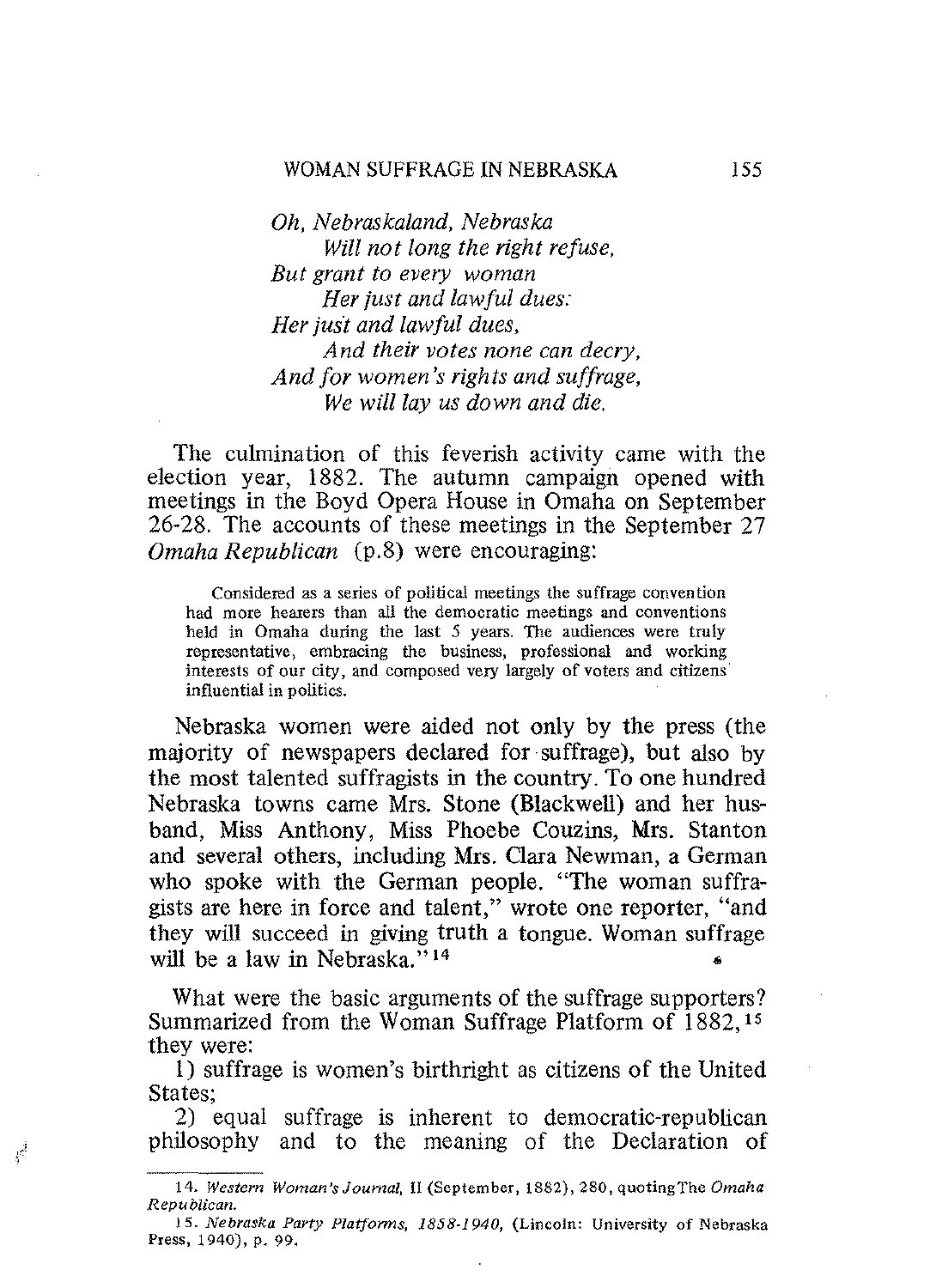Independence and the Constitution;

3) the larger electorate would eventually increase the strength and power of the country; and

4) women share the concern and consequences in governmental affairs, and thus should also be able to share power in controlling that government; they cannot accept taxation without representation.

On hearing these arguments, a fair, thoughtful man should have seen their logic. But opponents refused to listen. The *Omaha Herald* classed woman suffrage as a "species of lunacy." Other editorials in the *Herald* (typical of the opposition) gave such convincing arguments against suffrage as "no woman has ever had the courage to confess to wrinkles." Or: "A woman in Denver got so mad that she bursted a blood vessel and died on the instant. But women when they get mad invariably burst something."<sup>16</sup>

How many people accepted these arguments is, of course, unknown. More common were those that feared for the future of the home and motherhood.

**Should a woman neglect her home to join in the giddy** turmoil **of the world, either the propagation of the race would ultimately cease, or the mortality of children, which is now so great, owing to the relegation of the tender offsprings to artificial nourishment, as to alarm the most**  thoughtful people, would multiply infinitely.<sup>17</sup>

But however they argued, on November 7 the voters rejected the amendment by a margin of two to one. Despite the eloquence, support, logic and optimism of the suffragists, "they were not able to prevail against the inherent prematurity of their issue." 18 Nebraska had again lost the opportunity to boost her image: acceptance of this 'amendment would have made Nebraska the first state in the Union to give women the right to vote.

How did the suffragists accept defeat? Some thought further attempts were futile and turned their interests elsewhere, as did the Grand Island Suffrage Society which

**<sup>16.</sup> Western Woman'sJournal, I (April, 1881),2,** 

<sup>17.</sup> Omaha Herald, October 1, 1882, p. 2.

**<sup>18.&#</sup>x27; J. Sterling Morton and Albert Watkins,** *Illustrated History of Nebraska*  **(Lincoln: Jacob North and Company, 1907), III, 285.**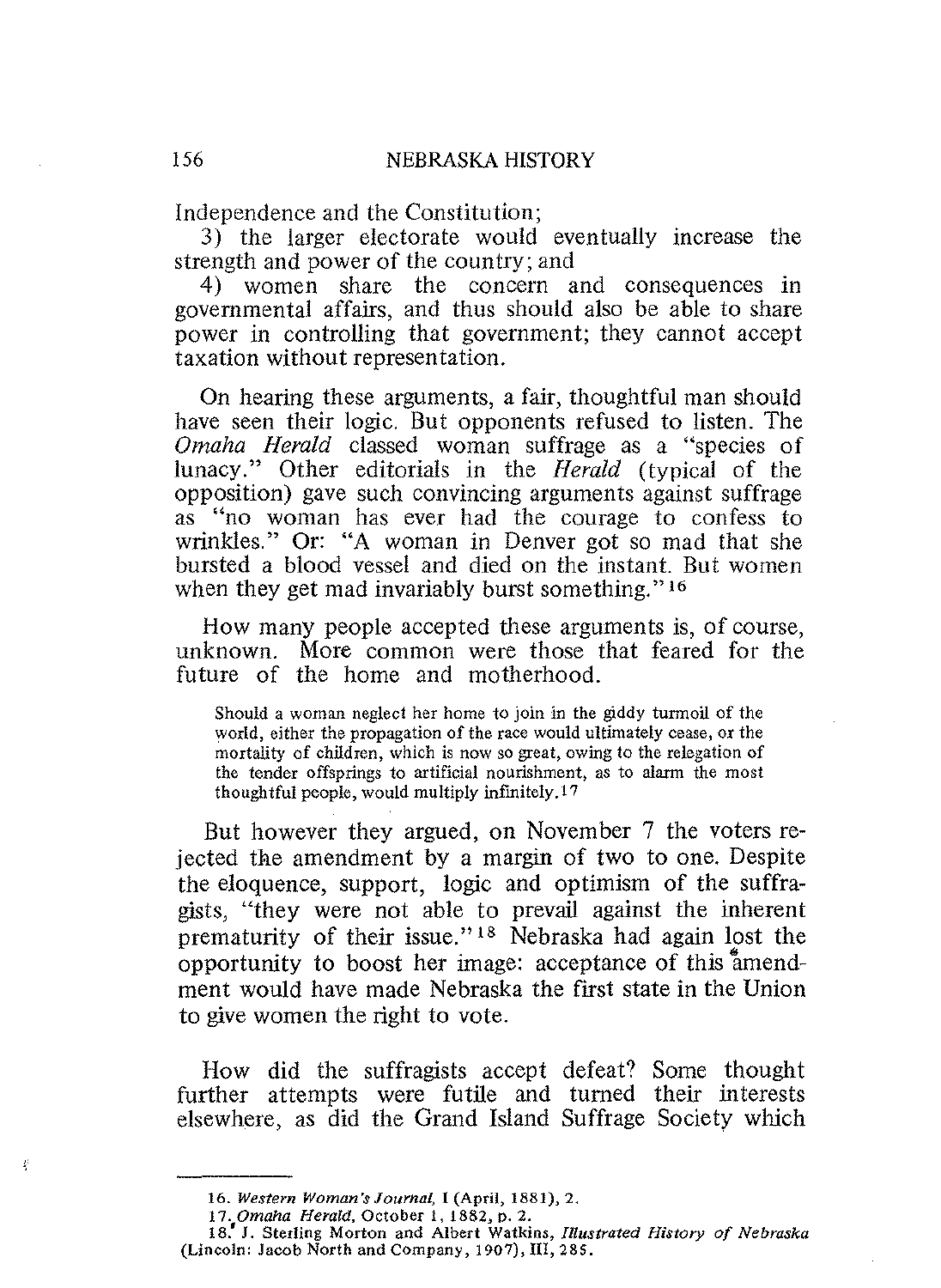donated its funds for the building of a library. 19 Others saw "no cause for discouragement but great need of continued and renewed activity."<sup>20</sup> They were determined to fight, regardless of the opposition. As one suffragette said to a weaker sister, "Call on God, my dear. She will help you."

Activity resumed in January of 1887 with the arrival of Susan B. Anthony to address the state suffrage convention in Lincoln. Since full suffrage seemed to be temporarily unattainable, interest turned to municipal suffrage. A Senate bill received favorable committee action, but, though conservative in its demands, was not voted upon. "Man was afraid of petticoat government. He had been king so long that he did not wish to make room for a queen."<sup>21</sup> Attempts were made again in 1889, 1891, 1893, 1897 and 1909, but each municipal suffrage bill met defeat.

On January 20,1909, Senate File 120 was introduced to amend Article VII, Section I of the constitution. It passed the House sixty-two to thirty-four and the Senate eighteen to thirteen, lacking two votes of the necessary three-fifths majority. A second vote was taken in the Senate eleven days later, but the suffrage proposal failed again. "It is generally believed the bill of 1909 was defeated by the liquor interests," wrote Mrs. Grace Mason Wheeler to a suffragist friend in New York. 22

A famous British suffragette, Mrs. Emmaline Pankhurst, came to Omaha in 1911 and "took this town by storm." $23$ Two years later, another suffrage amendment was introduced in the House, but it too failed in a close vote: forty-nine to fifty with one person absent. Senators explained their negative votes:

**(enfranchising women would} double the expense of election with practically the same result and if not a division in the family.** . .. **the introduction of women into the man's political world of strife and** 

**<sup>19.</sup> Othman Abbott, "Struggle for Woman's Rights in Nebraska,"** *Nebraska History,* **XI (July-September, 1928), 151.** 

*<sup>20.</sup> Nebraska Party Platforms .* **. ,** p. **102.** 

*<sup>11.</sup>* **Addison E. Sheldon,** *Nebraska, the Land and the People* **(Chicago: Lewis Publishing Company, 1931), I, 642-643.** 

**<sup>22.</sup> Personal letter of Grace Mason Wheeler to Mrs. Mary Dennet, December IS, 1910. Nebraska State Historical Society, MS10'73, Box 2.** 

**<sup>23.</sup> Interview with Mrs. Ada Shafer (3 Nebraska suffragette) in The Omaha**  *wona-neraa,* **September 15, 1966.**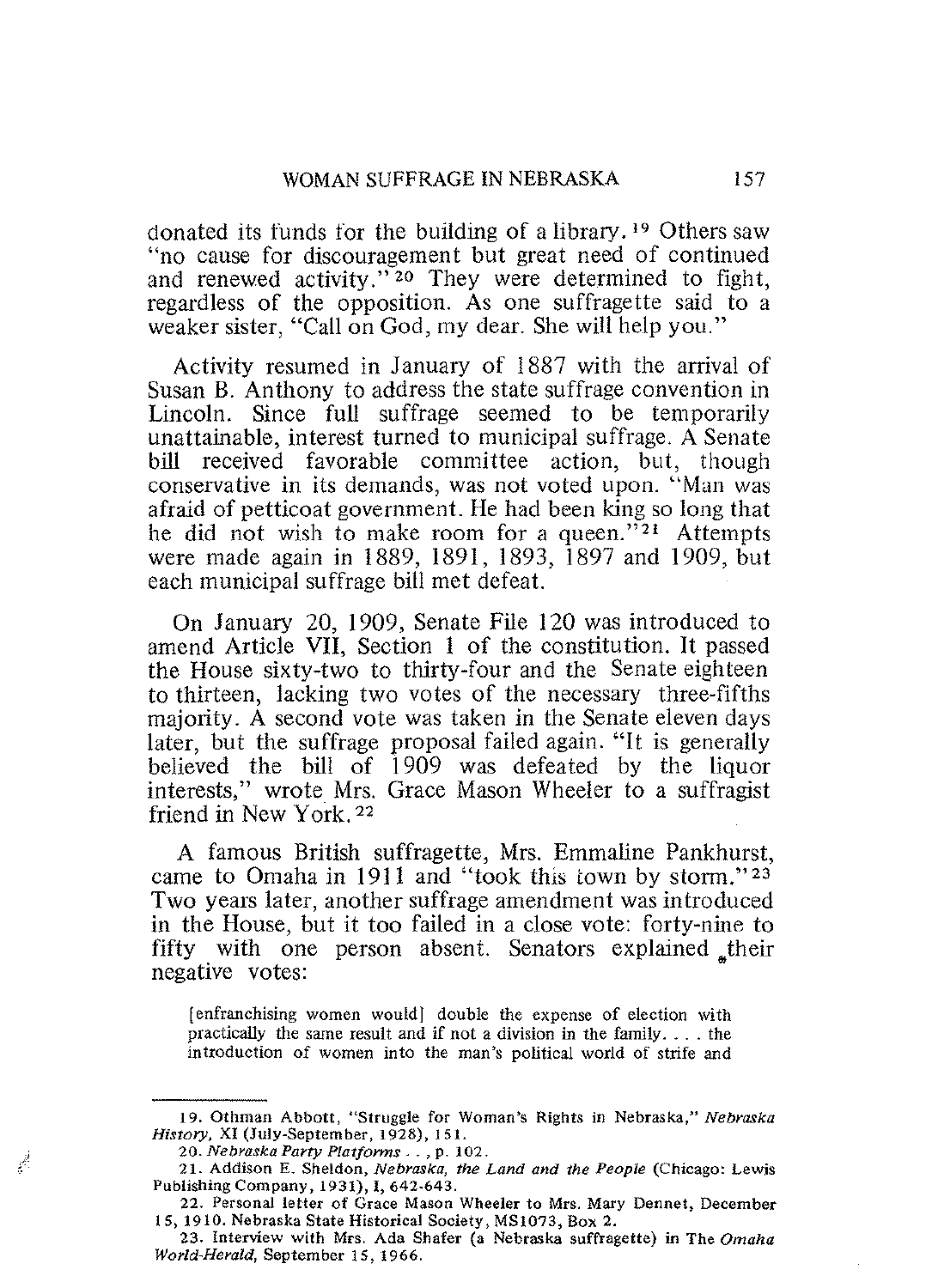**contention, of ambition, jealousies, and bitterness as we know it to be, would tend directly to the decay of the home.... even under woman suffrage no woman would ever sit in the White House as President, for the reason that not one could be found who would admit she was 35 yearsof age.... <sup>24</sup>**

Senator Charles H. Busch remarked that this state had adopted (in 1912) the initiative and referendum to meet such problems. The suffragists took the hint and circulated petitions in every county during the spring and summer of 1913. The names totaled 48,035 and made at that time, according to a Lincoln paper, "the largest [initiative petition] that has ever been filed in Nebraska." $25$ 

*Nebraska! Nebraska! She's all right, Organize! Organize! and in the fight! Right up the stream we'll row our boat, For Nebraska women are bound to vote.* 

And bound they were! Nebraska women made the 1914 campaign the most enthusiastic to date, employing everything from songs, slogans and street meetings to parades and posters. This time they were assured of victory.

> Let the Lassies Try (Air: "Coming through the Rye")

*If a lassie wants the ballot To help to run the town,* • *Ifa lassie gets the ballot, Need a laddie frown? Many a laddie has the ballot Not so bright as I, Many a laddie votes his ballot Overcome with RYE.* 

 $\mathcal{L}$ 

*<sup>24.</sup> Proceedings of the Thirty-Third Session of the Nebraska House OJ Representatives* **(House Journal), (Lincoln: Jacob North and Company, 1913), pp.739-741.** 

**<sup>25. &</sup>quot;Outlook Is Bright,"** [n.d.] **Newspaper clipping, presumably The** *Lincoln*  **Star, in Nebraska State Historical Society, MS 1058.**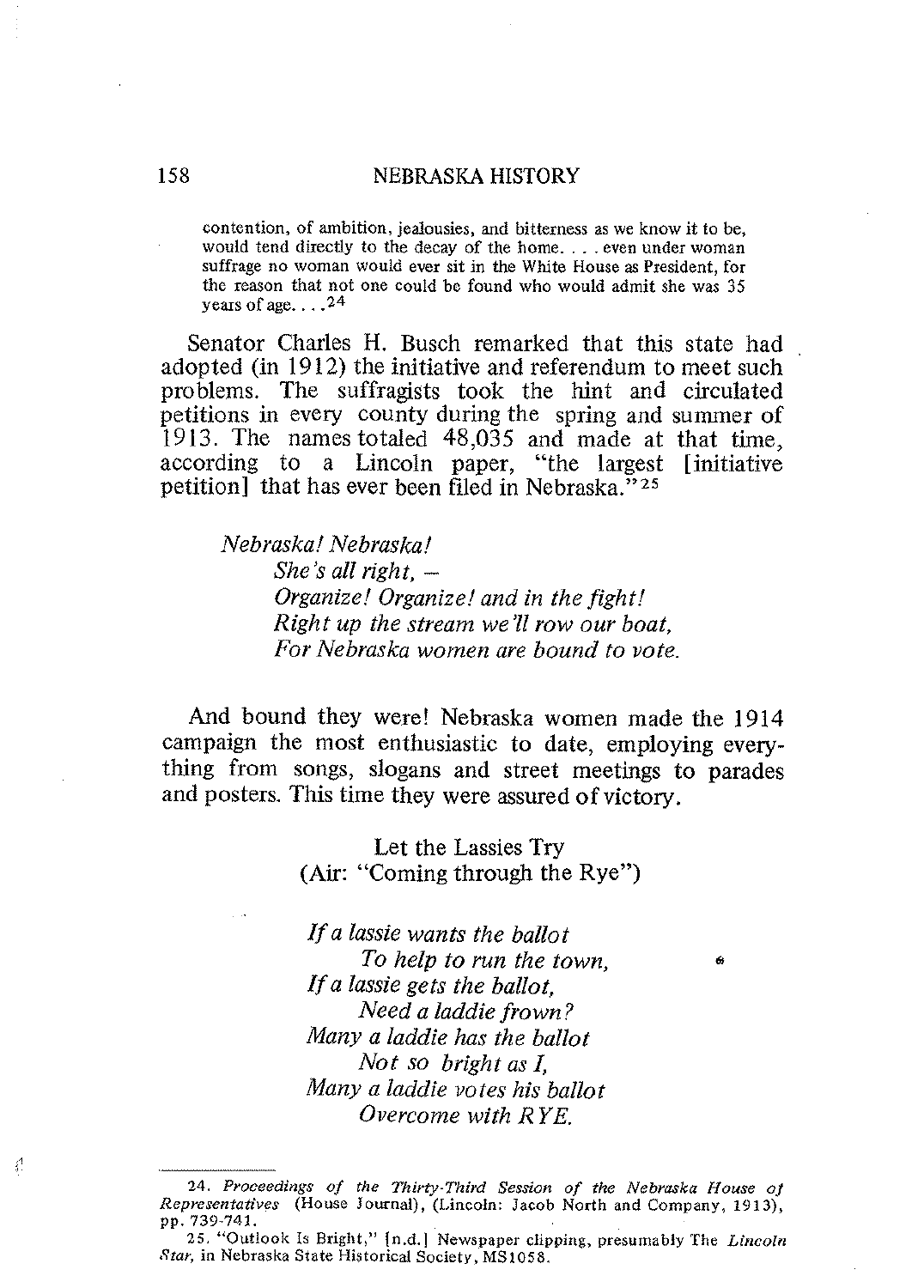#### **CHORUS**

*Every laddie has the franchise Nane, They say, hae I Hands and hearts and brains for service Let the lassie try.* 

*Ifa lassie works for wages Toiling all the day, When her work the laddie's equals Give her equal pay. Ifa body pays the taxes Surely you 'll agree That a body earns the franchise Whether HE or SHE* 

But they did not agree. The election returns showed 90,738 for the amendment, but 100,842 against. Why did the amendment fail? Two strong reasons appear: (I) the possibility of fraudulent voting and (2) the activities of the opposition.

First, was there fraud? After the election Attorney General Willis E. Reed stated "that most of the amendments...would have carried if pains had been taken to correctly count the vote."26 Fraudulent counting had been reported, but a recount bill was not offered in the Legislature. Too many feared their interests would be hurt.

The other reason for the suffrage defeat was strong opposition from three principal groups. The first was comprised of leading business' and professional men, such as those in Omaha who signed the "Omaha Manifesto" against suffrage. The second group consisted of women who did not want the vote. Some were strictly *Hausfrau* who wanted only *Kuche, Kinder und Kirche;* others were working women who felt they benefited more from men's efforts on their behalf than by equal suffrage. 27

**<sup>26. &</sup>quot;Should Have Carried,"** *SUffrage Messenger,* **II (July 1, 1916), 1.** 

**<sup>27.</sup> See "Anti-Suffragists Plan Big Meeting Next Saturday,"** Omaha Bee, September 23, 1914, in MS1073, Box 1.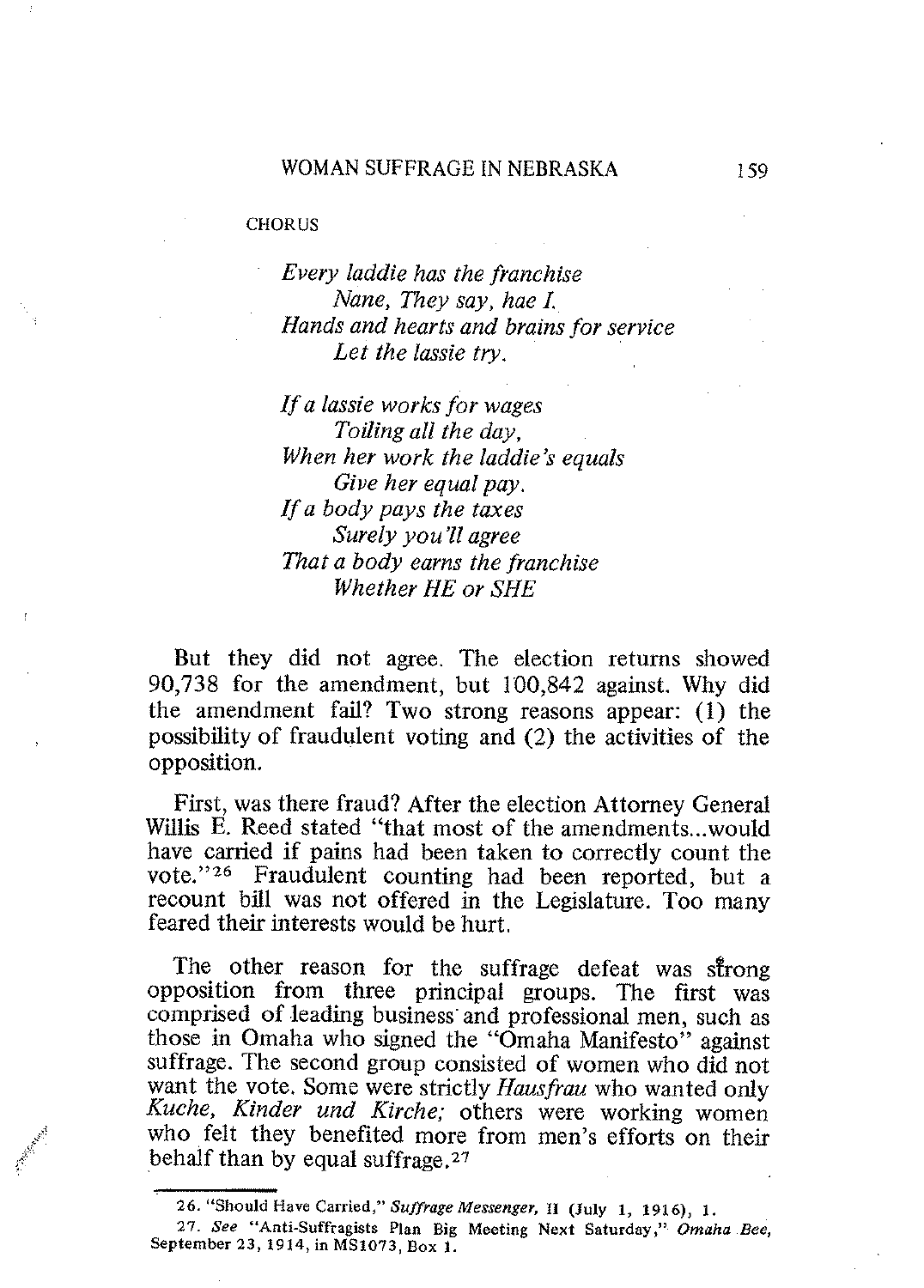It was, however, the third group that played the most important role. These were the foreign-born citizens, specifically those influenced by the German-American Alliance. Having brewery interests, the Alliance was strongly against woman suffrage. The national convention of the Alliance in August, 1914 declared against the Anti-Saloon League and also the "equally obnoxious advocates of female suffrage."<sup>28</sup> Letters were circulated in German to the German citizens and local alliances. They appealed to German nationalism, urged them to stand together and to oppose woman suffrage, which was only intended to saddle the "voke of prohibition" on their necks.<sup>29</sup> The Alliance was not entirely without grounds in linking suffrage with prohibition. After all, the Nebraska Prohibition Party included suffrage in its platforms continually from 1884 to 1920, and often they shared the same reformists. It also was not uncommon to hear a suffragist condemning the evil and drunkenness in this male-ruled world or singing "Many a -laddie votes his ballot/Overcome with RYE."

Actually, it was not the principles of the Anti's that hurt the suffragists, but their tactics. They cut into suffrage parades with suffrage-bannered cars intended to make the suffragettes look foolish. And at the last minute they circulated a tale concerning a woman locked up with eleven men for forty-eight hours while serving on a jury. "Men, do you want *your* Mother, *Your wife, your* daughter to serve on a jury? If not, vote *no."* In reality, suffrage would not have opened jury duty to women; nevertheless, Mrs. Katherine Sumney felt the most damage was done by this "terrible" tale." "I shall always think our campaign was too 'ladylike.' Everyone was afraid to fight," 30 she wrote.

Suffragists refused to give up, however, even if their ladylike fighting postponed the victory. Activities included

**<sup>28.</sup> James Clifton Child, The** *German-Americans* **in Politics, 1914·1917, (University** of Wisconsin, **1939), p. 17.** 

**<sup>29.</sup> Letter to Local Alliance of Columbus from** Germen-Amertcan **Alliance, MSI073, Scrapbook 1, p. 21.** 

**<sup>30.</sup> Personal letter of Mrs. Katherine Sumney to Mr. Charles Halliman, September 28, 1915, MSI073, Box 1.**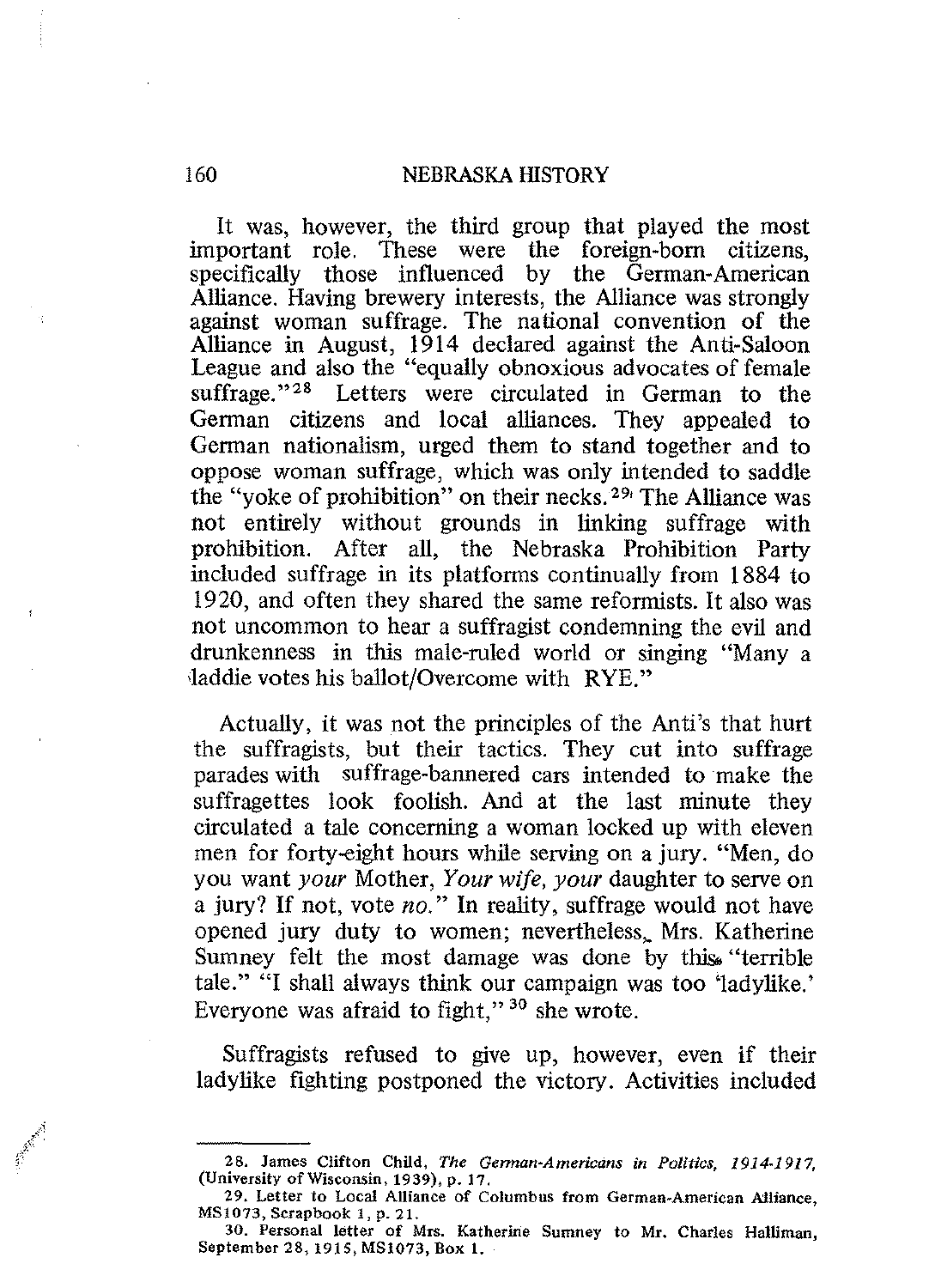taking over the Legislature after it adjourned *sine die* (in which. they showed their skill and efficiency), invading a boiler factory with their petitions or crusading to nearby towns. One suffragette "blithely joined in a crusade to Lincoln, forgetting her husband entirely. Not only did he miss supper, but he had no idea where she had gone." $31$ 

Headlines of 1915 described the failure of another municipal suffrage bill, the winning of converts for suffrage by the eloquence of William Jennings Bryan and the Rev, Billy Sunday, and the organizing of the Nebraska Suffrage Pig Committee. The chairman, Mrs. Harriet C. King, urged suffragists to "Bring on your pigs!" The fat of these sacrificial pigs was converted into money for the campaign.<sup>32</sup> Other sources of revenue were donations, bazaars and the sale of old rags, papers, bones and rubber.

Then came 1917 and what seemed to be just another municipal suffrage bill. It passed the House easily with a vote of seventy-three to twenty-four. But Senate power was in the hands of two German-American politicians (John Mattes and Philip Kohl), and the bill died in committee. It would have met the fate of previous suffrage bills had not another bill appeared, a repeal of a law requiring that German be taught in grade schools whenever a designated number of people requested it. The Alliance made a deal: municipal suffrage in 'exchange for defeat of the repeal. Suffragists agreed and rejoiced that they now could vote for all offices not mentioned in the constitution, i.e. city and county officials and presidential electors. "With this good beginning," stated Mrs W. E. Barkley, president of the Nebraska Woman's Suffrage Association,"the women of Nebraska hope to complete the work by getting full suffrage in 1918."

**We will call in suffragists from Colorado and Wyoming on the west, from Dakotaand Minnesota on the north andnortheast, from Iowaand** 

*<sup>31.</sup> Omaha World-Herald,* **September 15, 1966.** 

**<sup>32. &</sup>quot;Pig for Suffrage,"** *Suffrage Messenger,* **I (November I, 1915), 2.**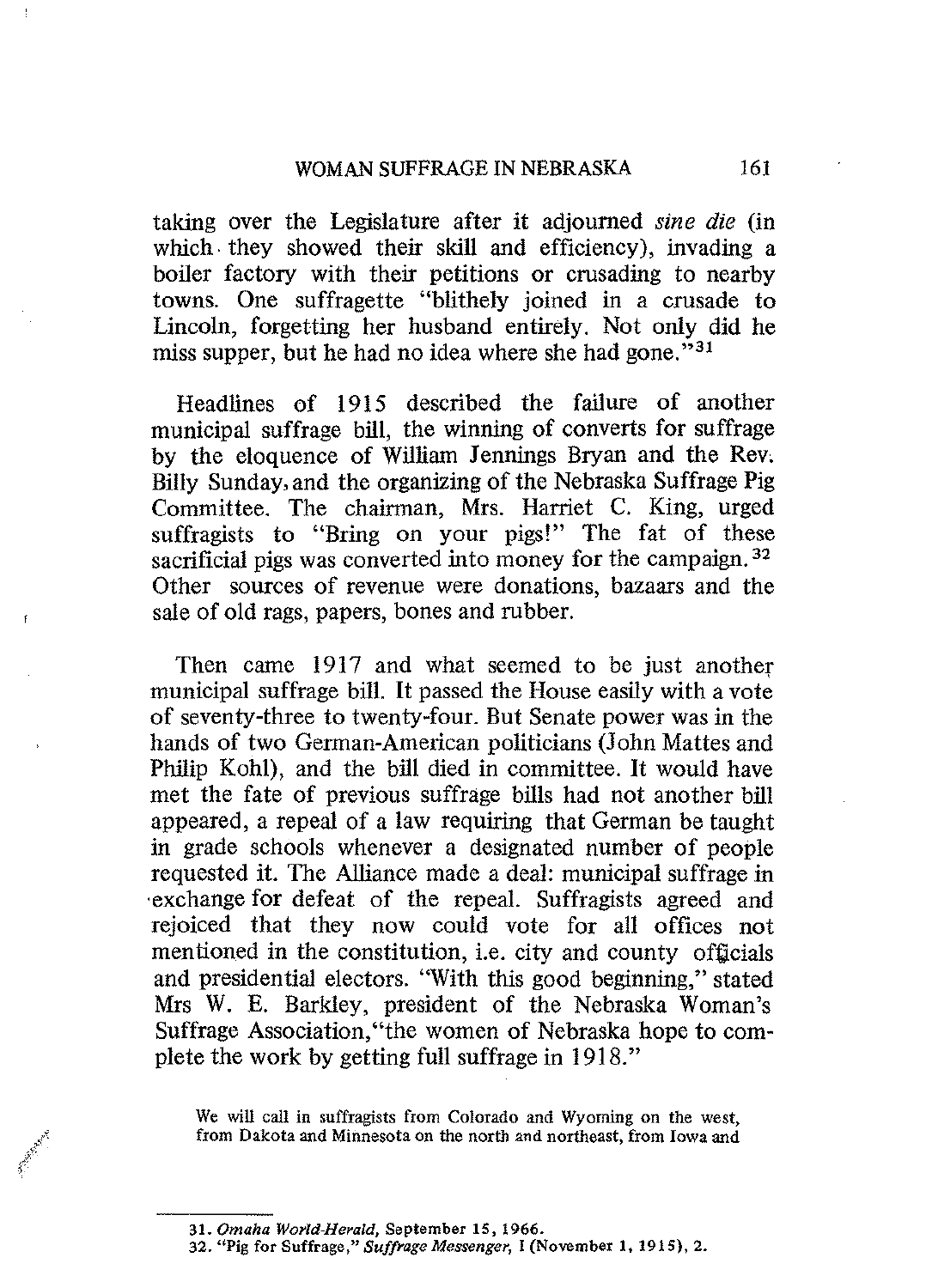**Missouri on the east and southeast, and from Kansas on the south.** . . . **[to] help carry Nebraska for woman suffrage ... 33** 

Success was short-lived. No sooner was the bill signed than Senator Mattes headed a group to circulate a petition seeking annulment of the new statute. In less than a month, the Alliance and other Anti's had obtained the necessary signatures, filed a referendum and suspended operation of the suffrage law. The suffragists contested the petition immediately, and investigation found one-third to one-half of the signatures the result of fraud, forgery and misrepresentation. After two years of an exhausting court battle, Judge Leonard Flansburg declared the petition invalid. 34 Riding on the heels of the national suffrage amendment, this municipal suffrage law was too late to aid its original purpose. It did, however, become important in other ways.

First, "the case" won national attention. The *Woman Citizen* claimed "no battle for suffrage was ever fought harder than this legal battle in Nebraska."<sup>35</sup> Suffragists in every state awaited the outcome and helped to support their Nebraska friends. (The examining of witnesses often cost the Suffrage Association \$I 50 a day.) Secondly, the Anti's had to pay the court costs, totaling several thousand dollars. They also lost considerable influence because of their dishonesty. Finally, the 1917 case had demonstrated weaknesses in the referendum law and brought about needed changes. The solicitor of petition signers, for example, must now live in the county in which he works.

The close of an era was rapidly coming. A full suffrage amendment was introduced in the Senate in March of 19I9, but Mrs. Barkley requested withdrawal "because a new constitution will be submitted to the voters in 1920."36 A few months later, the Federal Congress passed the Nine-

**<sup>33. &</sup>quot;Plan for 1918 Suffrage Fight,"** *Omaha News,* **May 5, 1916,MSIO?3,Box 1 34. MS1073, Scrapbook 3 deals with the 191? case.** 

**<sup>35. &</sup>quot;Nebraska** Suffragiscs **Win," Woman Citizen, IV (July 19. 1919), 168. 36. "Killed by Request of Suffrage Women," Lincoln Journal. March 28, 1919. MSI073, Box 2.**